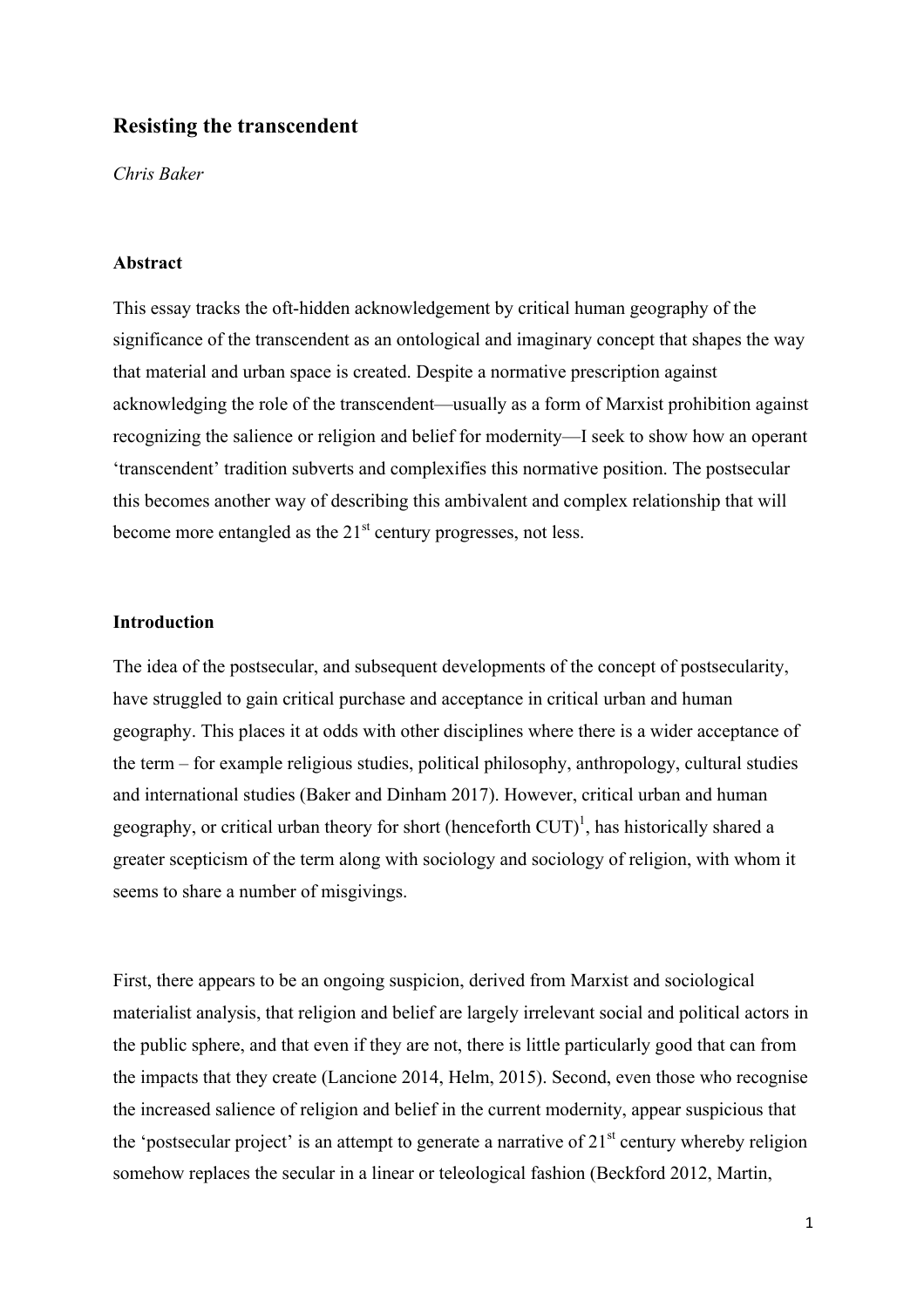2016). Third, there is a line of thought that interest in religion and belief are driven by policy panics over cohesion and integration, on the one hand, and radical and violent extremism on the other. The degree of interest in the supposed power of religion and belief is therefore not empirically matched by the policy hype surrounding it (Dinham and Francis, 2015, Bruce 2011). Notwithstanding these and other critiques, part of the potential challenge of the postsecular concept is that it unambiguously challenges many disciplines to unlearn their presuppositions and working assumptions. There is natural resistance to this challenge on the grounds of both time and intellectual credibility. I will nuance some of these stances by means of my thesis that proposes that undergirding, or perhaps running parallel to this *normative* ontology of scientific and empiricist certitude within CUT, there is an *operant*  ontology of the sacred, the mystical and the enchanted buried deep within the traditions of this discipline.

In this scenario, I am indebted to the work of public theologian Helen Cameron who comes up with four categories of inter-related knowledge; the operant, the formal, the normative and the espoused (2010). This framework traces the complex and nuanced ways in which practical knowledge and applied wisdom are held in a creative tension with the authoritative and normative prescriptions of a particular discipline, ideology or theoretical construct. Within Cameron's exemplar, theology, the boundaries of acceptable or recognised knowledge and behaviour are laid out in the formal and normative theology categories. Formal theology refers to 'the theology of the academic theologians and the dialogue with other disciplines', while normative theology describes 'the theology the group names as authoritative and will allow to challenge its operant and espoused theologies' (2012: 13). The operant and espoused categories refer to the practical and nuanced ways in which these formal and normative sets of propositional beliefs get 'cashed out' in the day to day public sphere. Operant refers to 'the theology embedded in the actual practices of a group (what we do)', whilst espoused is 'the theology embedded in a group's articulation of its beliefs (what we say we do)'. Espoused theology, based on reflection of actual praxis, can be fairly congruent with normative and academic assumptions of the discipline, but it can, of course, be deeply subversive and/or incongruent with them.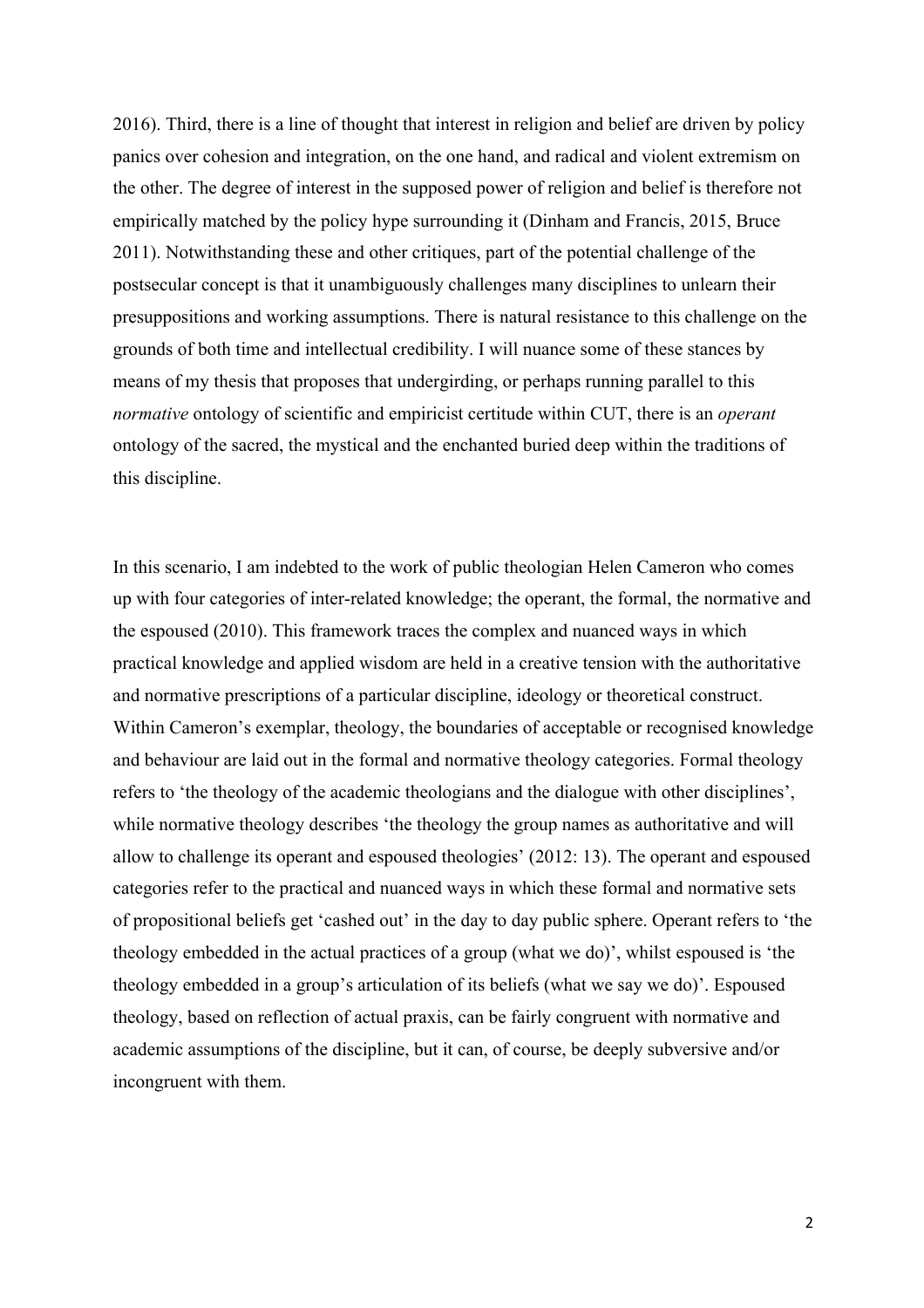I now delineate this relationship between formal/normative and operant/espoused forms of knowledge with a four-fold, largely chronological, schemata outlining the engagement by CUT with ideas and practices of religion and belief (as proxy terms for deep ontologies of transcendence) as indicative of what we might broadly call a 'turn' towards postsecularity.

# **In the beginning was absolute space – Lefebvre's ontological category of space production.**

*The Production of Space* was a landmark volume that came towards the end of Lefebvre's long career as a Marxist philosopher and sociologist. Among other things he had been a taxi driver and fought for the French resistance in the Second World War. According to David Harvey, at the heart of his intellectual project was an attempt to infuse material Marxist philosophy with art, literature and poetry as well as a deep appreciation for the sociological encounters of every-day life encountered in both rural and urban situations. Harvey defines this plea for recognising the emancipatory value of the body and human creativity a subversion of 'the mechanistic view… the Cartesian/Newtonian conception of [how] spacetime [is] produced'. (2000: 100) This lived and vibrant quality of space, was for Lefebvre, the key to developing a new critical theory (updating Engels' Cottonopolis theory of the industrial city, for example) of how space was produced, and was an important endeavour in showing how hegemonic, bourgeois ideologies associated with capitalism constrain the political and economic agency of the proletariat.

Lefebvre's new critical urban theory was constructed around the fluid interplay of three different ways of looking at how urban space is produced: perceived space (*l'espace percu*), conceived space (*l'espace concu*) and lived space (*l'espace vecu*). Broadly conceived, lived space reflects the tactics for everyday living deployed by the working class whereby social and working relations are reproduced. Conceived space refers to prescriptive vision of the city laid out by planners and capitalists that are designed to disrupt and thwart the ability of the working class to own and reproduce the city. Perceived space is by all accounts a tricky category, but one which according to Merrifield, 'mediates' between lived and conceived space because it represents the values and meaning that is attached to patterns of movement around the city, monuments, landmarks and so on that interconnect people with places and create new patterns of interaction (2006: 111). Despite, or perhaps because of, its creative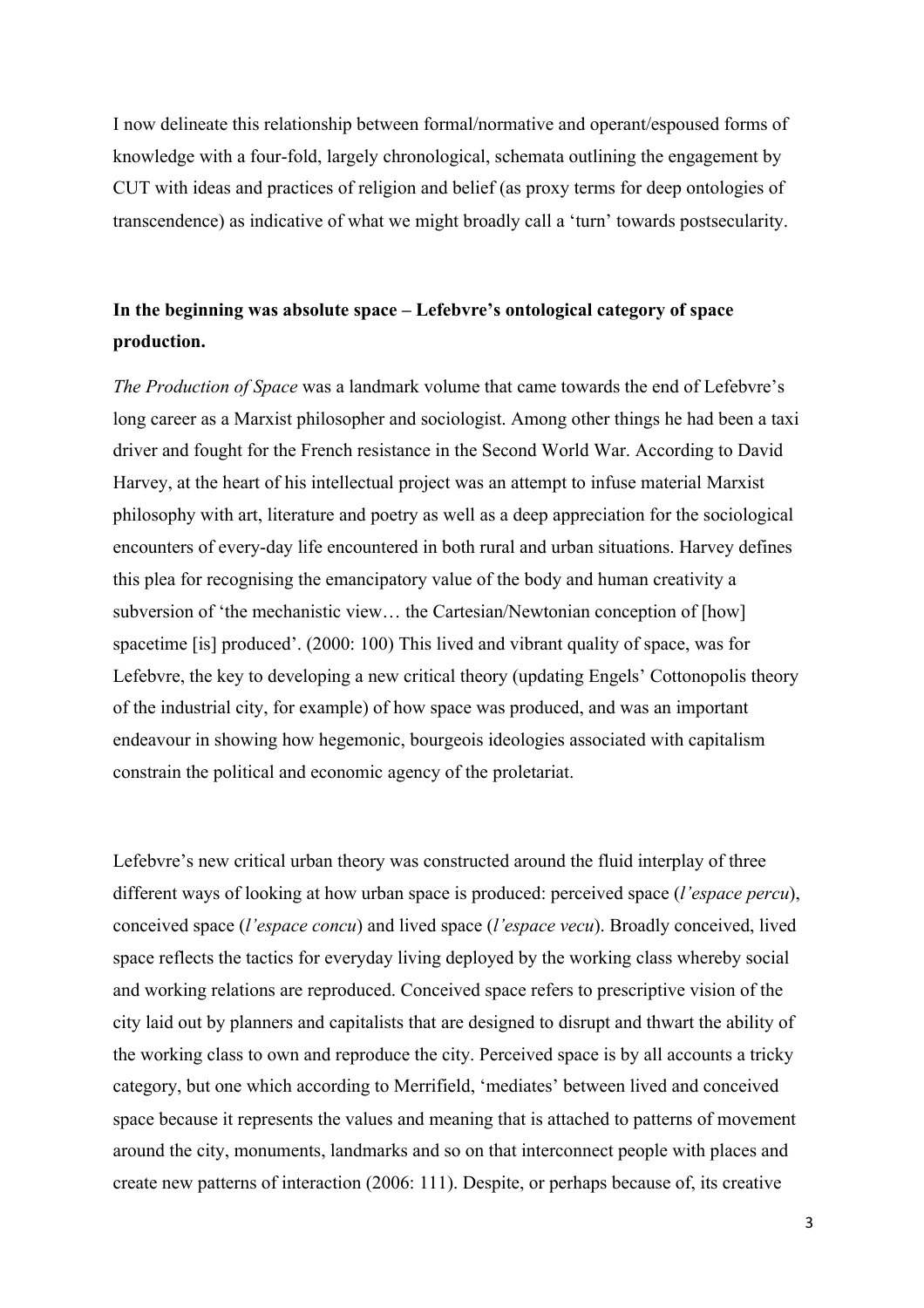imprecision, this typology of space production has had a huge impact on several eminent Marxist and post-Marxist geographers and cultural commentators, including David Harvey, Soja, Jamesan, Lebas, Shields, Swyngedouw and Brenner.

An *a priori* category of space that Lefebvre uses to critically inform his deployment of these other three categories, however, is his notion of *absolute space* (or *l'espace absolu).* These are spaces of ontological and sacred depth that derive their power from natural energy, but then get overlaid by architectural, cultural and political readings. For a time, their preeminence as foundational spaces of meaning and power lies precisely in the fact that they combine all these elements, and are thus spaces of 'symbolic mediation' between human and divine power. Lefebvre's exposition is worth quoting is full because of its centrality to not only his argument, but the argument I am outlining in this chapter.

Absolute space, religious and political in character, was the product of the binds of consanguinity, soil and language, but out of it evolved a space which was relativized and historical. Not that absolute space disappeared in the process; rather it survived as the bedrock of historical space and the basis of representational spaces (religious, magical and political symbolisms) …[and] embodied an antagonism between full and empty. (48)

Within Lefebvre's typology, the power of absolute space becomes irrevocably corrupted and subsumed by material capitalism, or what he calls 'abstract' space. Abstract space emerges fully in the medieval period when towns and cities became more systematically constructed according to the logic of accumulation which he defines as, 'the accumulation of … knowledge, technology, money, precious object, works of art, symbols' (49). This accumulation, Lefebvre suggests, means that space loses its ability to reproduce itself socially. It becomes disconnected from social relationships and thus turns into an 'abstracted' commodity – as indeed does time, nature, human sexuality and sensuality, as well as meaningful public spaces. Capitalism with its capacity to distort labour and social relations assumes a subjectivity that 'dissolves and incorporates' other subjects. Yet this subjectivity is occluded; 'it appears as an impersonal pseudo-subject, the abstract 'one' of modern social space, and – hidden within it, concealed by its illusory transparency – the real subject, namely state (political) power.' (51)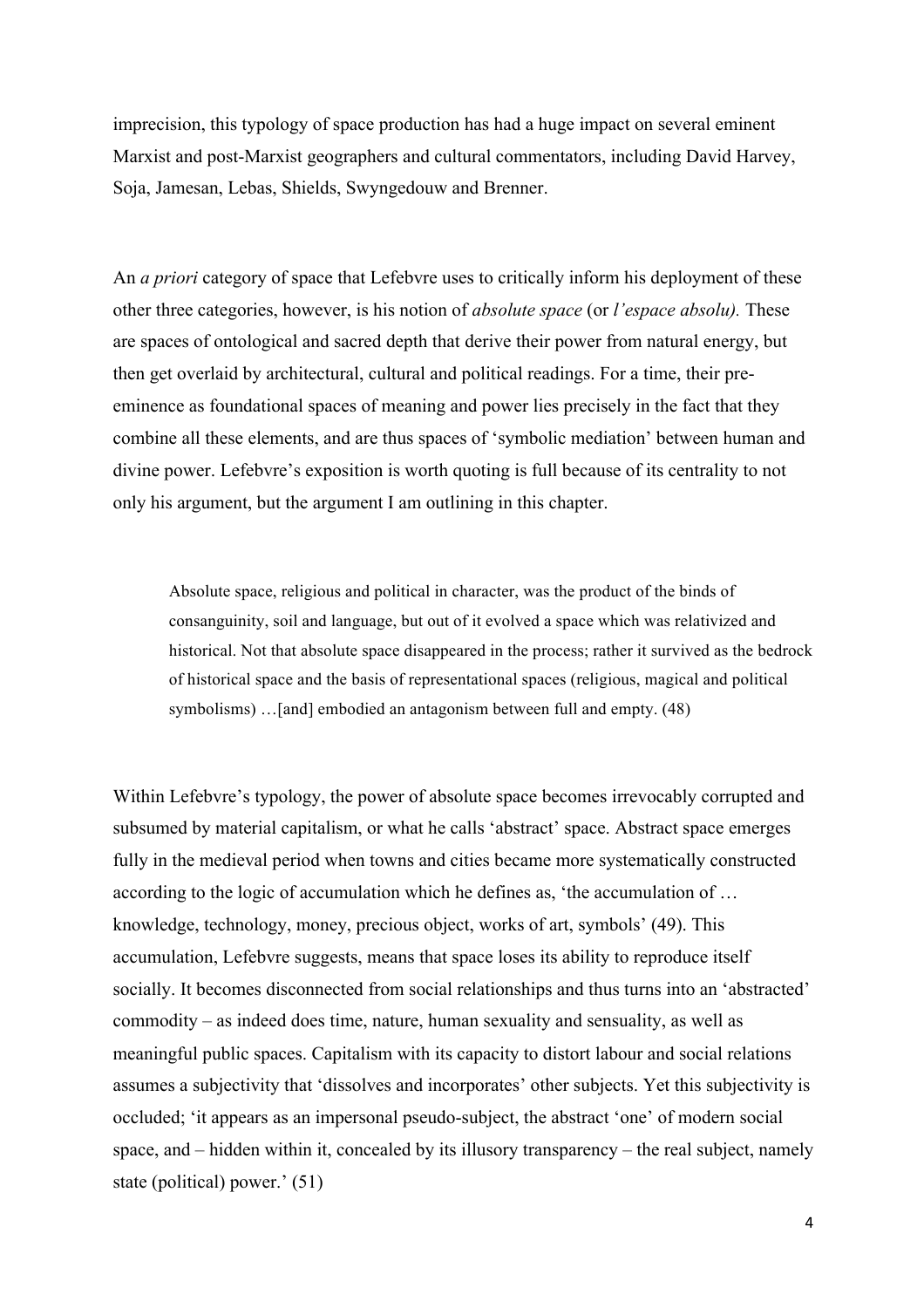Lefebvre highlights how each century from Roman and Greek Empires to the  $20<sup>th</sup>$  century, moves human society inexorably from 'absolute' space to 'abstract' space. Under this narrative, religion or at least Christianity, is characterised as a religion obsessed with death and darkness, with pilgrimages to crypts of dead saints a key characteristic. This 'cryptic' faith is 'decrypted' by the emergence of modernity in the form of the medieval town with its bustling energy conducted in the light and transparency of secular activity. It is the  $12<sup>th</sup>$ century, in the epic intellectual battle of two theologians Bernard de Clairvaux and Peter Abelard that the decisive *intellectual* battle for modernity is won by the latter. Yet Lefebvre is clear in his high regard for both thinkers, and sometimes appears to argue against his own historical and teleological logic with regard to abstract space, by asserting that pre-existing, or absolute space in fact 'underpins' 'representational' spaces. Modern knowledge forgets this arrangement at its peril as it 'falls into a trap when it makes representation of space (i.e. the conceptualised space of scientists, planners and urbanists) the basis for the study of life for in doing so it reduces lived experience.' (90)

Elaborating Lefebvre's thinking on 'absolute' space reminds us that he took the historical interplay between the religious and the secular, the theological and the philosophical, with a concerted intellectual approach, and on occasions seems to suggest that that tension is still ongoing and properly unresolved. The historically contingent (yet still ongoing) relationship between 'absolute' space and 'abstract space' is a central oppositional pull that drives the argument of the book.

And yet it is hard, if not impossible, to find reference to, or critical development of, Lefebvre's use of *absolute* space in any of the followers of the Lefebvrian tradition. Their analysis remains by and large fixated with the *abstract* and accumulative production of space. This is why, within the globalised flux of the  $21<sup>st</sup>$  century, which has brought the practices of religion and belief back again into sharp relief, their analysis struggles to find the purchase it once did in explaining the modern urban city in which we now live. Gregor McLennan puts his finger on this issue in an outstanding chapter for the *Postsecular Cities* collection. He reflects on David Harvey's 2008 book *The Righty to the City,* a substantive reworking of an earlier volume entitled *Social Justice in the City,* written in 1973. Despite its interest in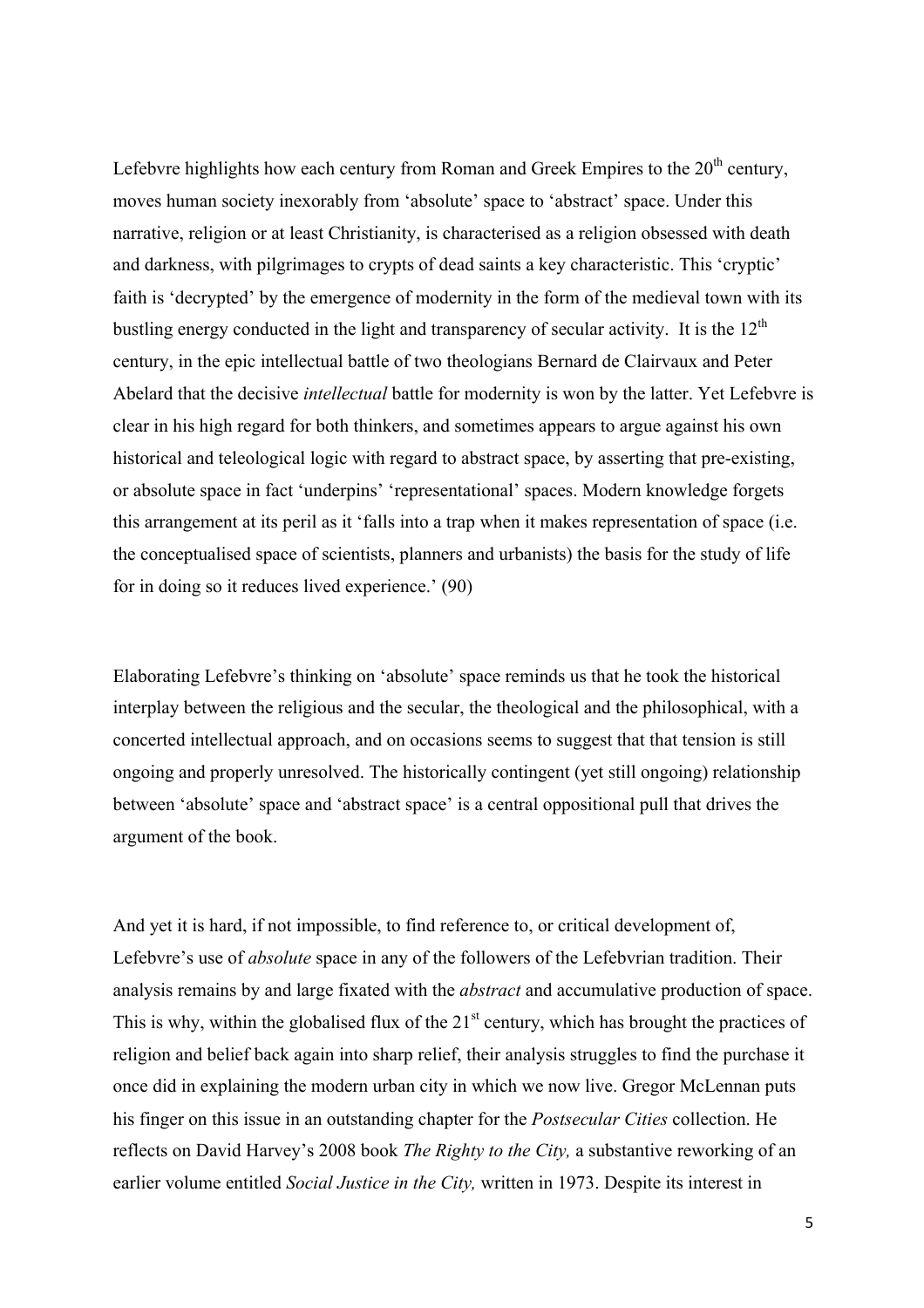emerging new civic solidarities as expressions of new forms of social justice, Harvey makes no reference at all to the role of religion and religious social movements in either volume. As a critical Marxist, McLennan suggests that his natural response should be one of relief that Harvey's 'daring and unflinching' case for a traditional Marxist analysis of global inequality, represents a moment when 'the tables have been decisively turned once again, with normal (critical-materialist) service resumed' (2011: 29). But McLennan is too honest to slip uncritically back into a comfortably reassuring mindset. For him, Harvey's inability or unwillingness to include religious activism and phenomena in his analysis into the 'multiple signs of rebellion…against the burgeoning processes of creative destruction that have dispossessed the masses to any right of the city whatsoever' (2008:37) (2011, 29) is 'puzzling' and inaccurate. For McLennan it's hard to see how any serious debate about what 'kind of social ties, relationship to nature, lifestyles, technologies and aesthetic values we desire', can avoid 'explicit political and philosophical discussion concerning the place of religion in public life and identity'. (2011; 29)

# **'The echoes return slow' <sup>2</sup> – the emergence of geographies of re-enchantment**

A counternarrative to this normative materialist Marxist and post Marxist critique on religion and belief begins to emerge in the late 1990s. It is now gathering pace and ontological intensity and appears willing to expand the terms under which religion and belief can be said to 'co-produce' the urban with the secular. This turn to what I am calling 're-enchanted geographies', emerges under the impetus of three strands within CUT which include: the psychoanalytic revolt and the liberation of political desire and jouissance; the feminist turn towards religion and belief; and the emergence of a fully-fledged ontology of secular enchantment based on the idea of 'cosmopolitics', inspired by the work of Bruno Latour and Isabelle Stengers.

#### **The post-oedipal turn in CUT**

There are a series of Marxist and post-Marxist theorists who are seeking to replenish the wellsprings of political socialism, particularly after the failure of the Paris uprising of 1968, with a 'immanentist' appeal to what in effect is a sublimated language of quasi-spiritual ecstasy. In this camp, I am thinking particularly of the work of Andy Merrifield and Mark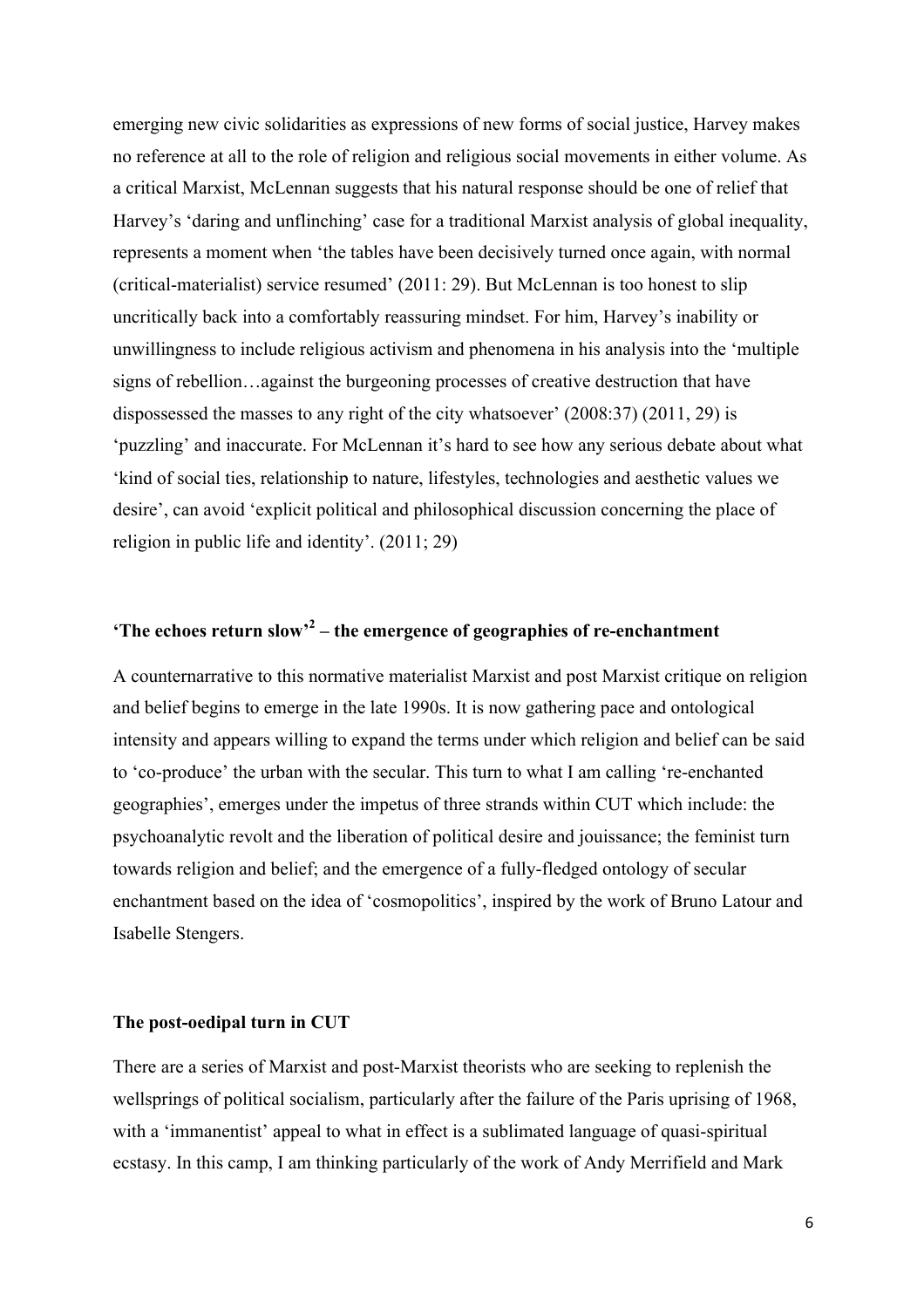Purcell. They do not go down the path of some of their fellow post-Marxist theorists (for example Zizek (2003) Badiou (2003) and Hardt and Negri (2000) for whom the political replenishment of the leftist cause as global movement lies in a creative engagement with religious and theological ideas, and the ideational role of the early Christian church as the bringer down of 'empire' and the establishment of a new universal 'brotherhood'.

Merrifield and Purcell's 'immanentist/ psycho-analytical' rather than the 'theological' genealogy of post-Marxist theory derives inspiration from the radical reinterpretation of the Freudian psycho-analytical tradition that was so clearly linked to Marxist materialist critiques of religion and bourgeoisie morality. This re-interpretation starts with Lacan and then is driven forward in spectacular fashion by Deleuze and Guattari in their book *Anti-Oedipus* (1972). Post-analytical critical geographers are drawn to Lacan's new emphasis on the importance of desire (or *jouissance*) and a union with an external Real or Other (or at least external to the unconscious of the individual). Lacan's formulation was that 'desire is the desire of the Other', which he came to symbolise, in his complex analytical algebra, as the '*petit object a'*. The 'a' in this formulation is the first letter of *autre,* or 'other', and it represents the *cause* of the desire, rather than the end point of desire, which is the Autre, or Other with a capital A. Referring to Lacan's tripartite system of psycho-analytical enlightenment including the Imaginary, the Symbolic and the Real, Caldwell suggests that 'as a force beyond both the Symbolic and the Imaginary the *"objet petit a"* is the residual part of the Real that resists completion'. (2009: 23)

Deleuze and Guattari are concerned to break through what they see as the hermetically-sealed world of the Freudian framework, where desire is introvertedly and neurotically located within the universe of the individual analysand and often predicated on a manifestation of a 'lack' (for example the lack of a penis). This repressed and internally-driven energy instead needs releasing externally for the sake of political revolution. Deleuze and Guattari's tactic is to free the 'objet petit a' from its subordination to a lack (i.e. a lower case manifestation of an upper case Real or Other) into a primordial energy that 'transforms and is transformed through the ways in which it is organised' (Caldwell 2009:23). In collapsing the ontology between the Imaginary, Symbolic and Real, Lacanian-influenced geographers redirect the energy of the desire for a transcendent Real to within an immanent frame and horizon. This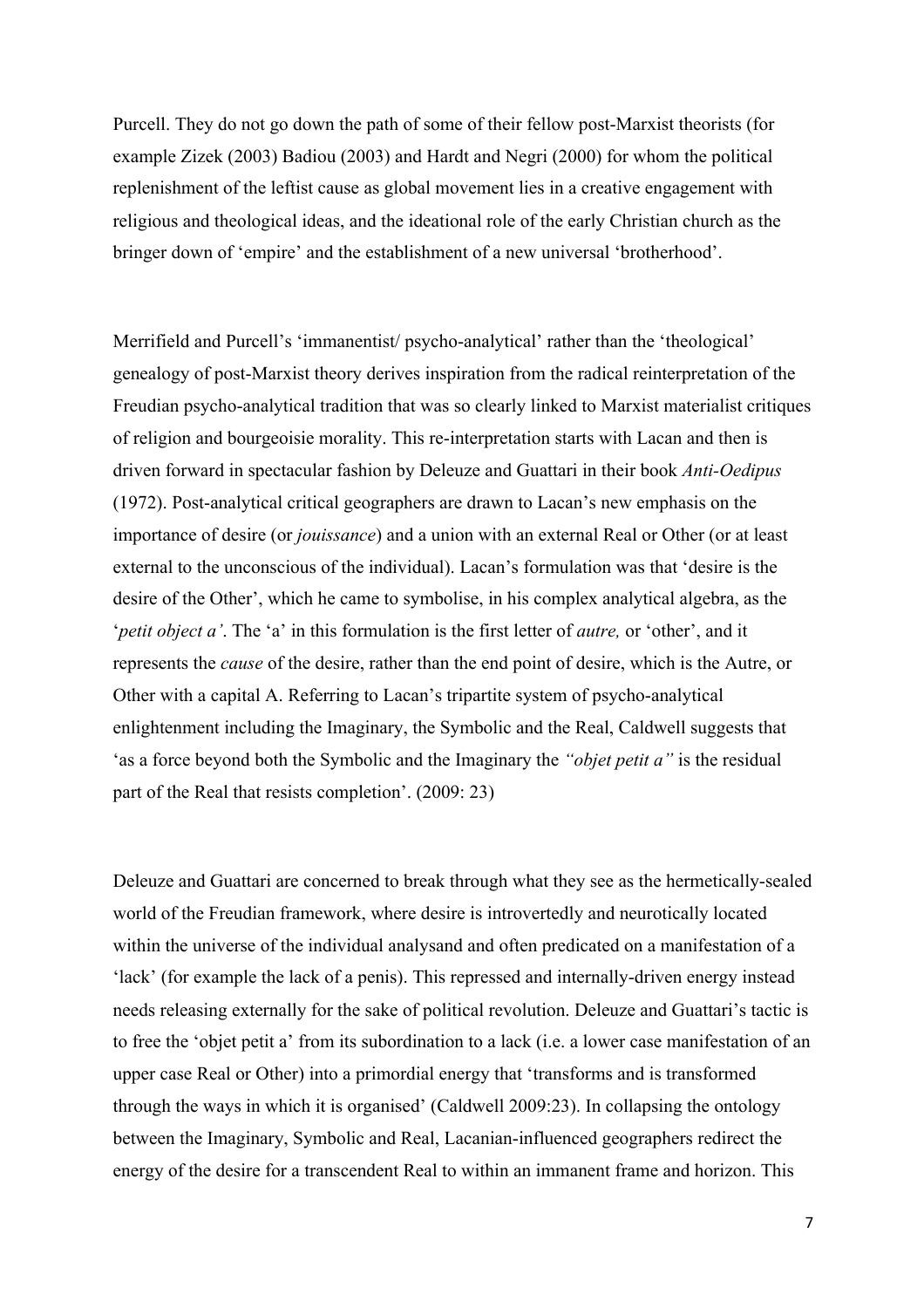tactic, they believe, releases a flow of energy that creates machinic or 'real' expressions of that desire that is then enabled by other machines ad infinitum (ref). In this way the subject never becomes a unified object, but is always in the process of fluid expression. Thus the idea of desire and joy (or what Lacan defines as *jouissance*) as a form of transformational, externalised and enchanted life drive (rather than internalised death-drives) begins to populate post Marxist critical geography.

One example of this genre would be Merrifield's book *Magical Marxism* (2011)*.* In an editorial based on its contents, he argues that Marxist studies move away from tired and dry categories of materialist and class-war analysis which are cognitive, self-referencing and out of touch with the aspirations of ordinary people. As he pithily suggests, 'Over the years we have let the spirit of Descartes crush that of Rabelais.' (2009:385) Rather, he pleads, Marxism must move into a more affective register, where the essence of the search for social justice and economic empowerment engages with everyday life and new forms of utopian imagination, including those inspired by poetry. This passage is typical of what one might call a re-enchanted Marxist materialism.

The emphasis on poetry is a crucial one, not least because Magical Marxism's best adherents are perhaps lyric poets, people who don't necessarily write poetry but who somehow lead poetic lives, who literally become-poets, as Deleuze might have said, who internalize powerful feelings and poetic values, spontaneous values with no holds barred. The key point here is that Marxists make life a poem, adopt a creative attitude towards living. Poetry, accordingly, becomes something ontological for Magical Marxists, a state of Being-in-theworld, the invention of life and the shrugging off of tyrannical forces that wield over that life (2009; 382)

Other post-Marxist commentators like Castells and Purcell see the tumultuous events of the Arab spring and the emergence of Occupy in 2011 as epoch-defining events that liberate the potential of this magical and enchanted materialism. In his book, *The Deep-down Delight of Democracy,* Purcell channelling the likes of Spinoza, Ranciere, Mouffe as well as Deleuze and Guattari, talks about new forms of economic and spatial production, based on desiring. These forms of 'desiring-production' are likened to flows that escape the capitalist-state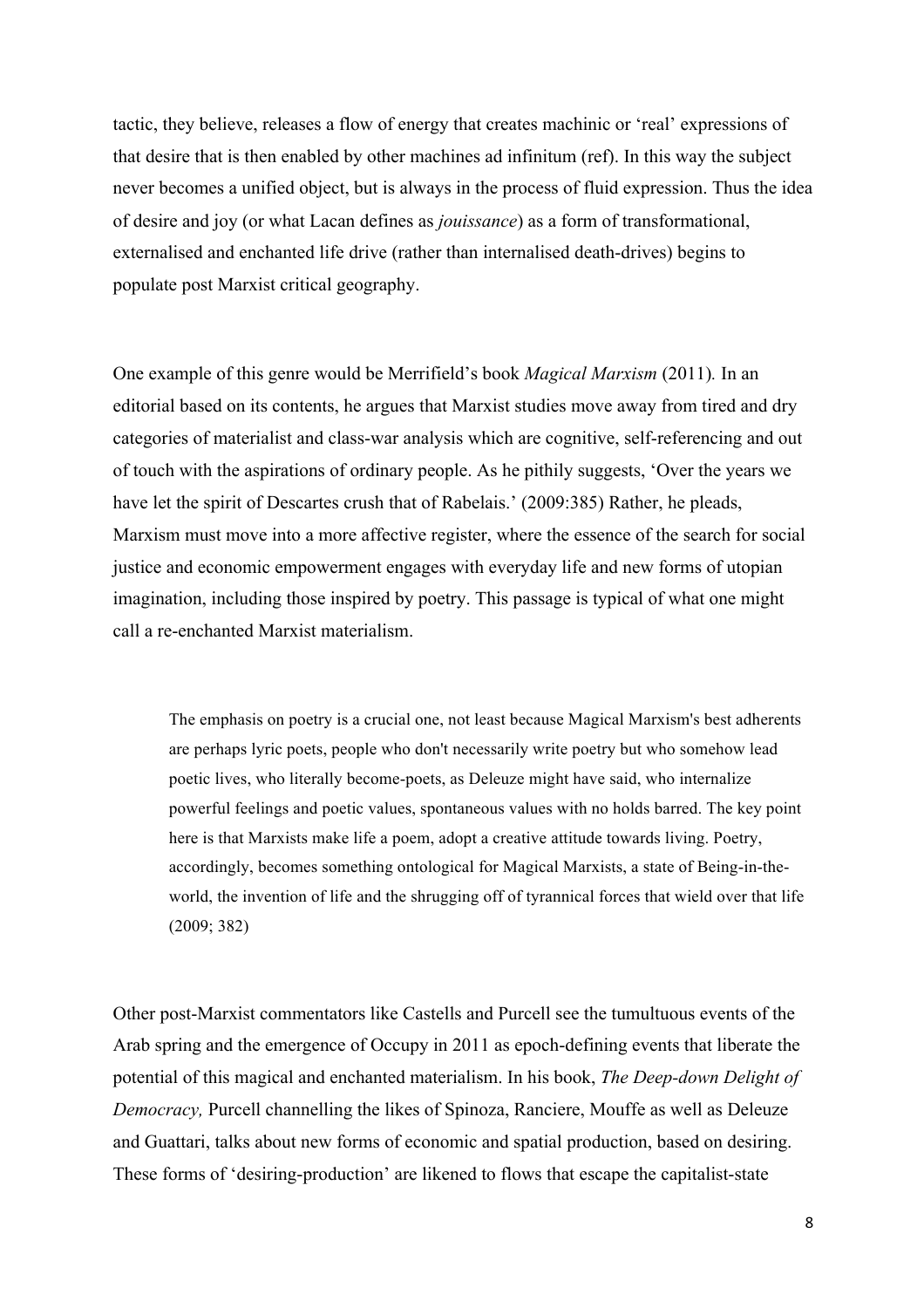machine's attempts to control them; they are 'accelerated flows…that seek out other flows and enter into connections with them. In the best case… they will produce large aggregates of free connected desire, and those aggregates, as they grow, will begin to trace out something they [Deleuze and Guatarri] call "a new land".' (47). Purcell is clear however, that this new land is an affective state of mind – a new political consciousness that has been liberated by the Occupy phenomenon – that he hopes will survive despite retrenchments by the state and the market to restore 'business as usual'. The new land is a metaphor not a physical space (87). What will keep the flame alive is not dead ideology or musty tomes. Rather it is the affect of joy, of jouissance. As well as the power of ideas, Purcell says,' we need to really *feel*  what it is we desire' (original emphasis) (119)

### **The City of Spirit – the feminist turn back to religion and the sacred**

Much feminist critical geography has centred on ideas of cities of difference or ordinary cities (Robinson, 2002; Fincher and Jacobs, 1998), which normalise and diversify the ways in which urban spaces are planned, conceived and experienced, not least by women, ethnic minorities, young people, LGBTQ and disabled constituencies. Clara Greed (2011) however, outlines how the portrayal of religious women in urban contexts within both feminist and CUT studies has largely been ignored (2011). There were clear overlaps between religious identities and first wave feminism during the late  $19<sup>th</sup>$  and early  $20<sup>th</sup>$  centuries in which women of faith were at the forefront of suffragette and social reform movements. Some of the early second wave feminist theorists in the late 60s and early 70s were also theologians and philosophers, or were religiously educated (2011: 107). But since that period, a secular, Marxist and Enlightenment tradition within western feminism has predominated which has foregrounded a critique of religion as patriarchal and anti-modern, and therefore deeply inimical to women's agency and empowerment. Over time, however, this model has also become perceived as too normative and privileged in favour of white, Western women, ignoring, for example, how 'third-world women' are multiply oppressed on the grounds of race, gender and class. Crenshaw (1989) coined the concept of intersectionality to describe these multi-layered experiences of oppression, domination, or discrimination, to which have now been added the categories of sexuality and disability. According to Sarah Salem (2013), religious identities have now also become part of the intersectionality debate as part of the post-colonial challenge to normative, white western feminism.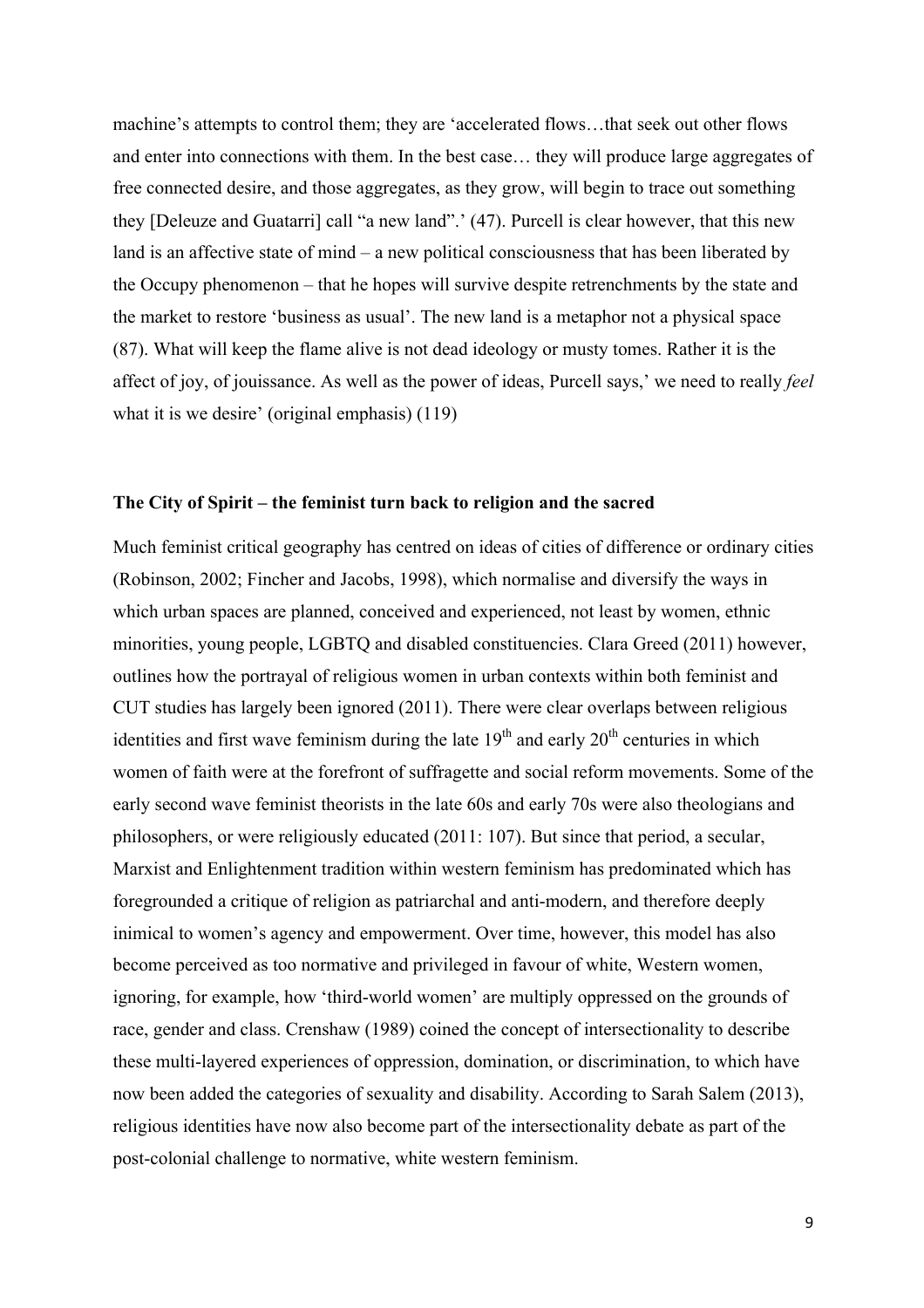There is now an emerging discourse, particularly from Muslim women scholars challenging the traditional assumption that religious identities stifle both feminine agency and autonomy. They present the complex and often problematic ways Muslim women must negotiate contemporary urban pluralism within non-theocratic states. Banu Gokariksel and Anna Secor (2014), for example, reflect on how devout Sunni Muslim women inhabit the postsecular geographies of Istanbul. 'Women navigate a gendered moral order made taut with the tension of political and cultural contestation, and in the intimate micro-geographies of offered prayer mats, rejected pastries, a visit to the house of an Alevi aunt or a refusal to visit a friend's place of worship.' (p.28)

Clara Greed is sceptical that the notion of postsecular city eases the complexity of religious women's lives and the prejudice they encounter, even though the idea of the postsecular is, at one level, pointing towards a positive re-evaluation of religion and belief in the public sphere. Greed focuses on the growing cohort of Black Pentecostal women ministers and church leaders who work in diverse, global cities like London. 'They are more likely to apply their belief in the miraculous to the political situation, and to intercede for the nations and the rulers, in the "public" realm as an extension of their beliefs in physical healing, casting out demons and the operation of the gifts of the Holy Spirit in the 'personal' realm…' (2011; 112) Their willingness and ability to span traditional public and private zonings of space means these women become 'political' and 'feminist' actors, not necessarily through conscious choice, but because they 'inevitably' get 'drawn into community politics and equality battles in dealing with local problems' (p.112). Greed suggests that despite this important political and community work on the ground, the contribution of these women remains 'politically invisible' to central government, despite an apparent 'concern for "faith communities" within the "diversity and equality agenda". (112)

The new inclusion of religion and belief in the intersectionality debate highlights a further shift towards the religion and belief agenda within feminist critical urban theory. Hopkins (2009) suggests a new interface between religion, belief and feminist geographies has been generated by the 'emotional turn' in human geography (see Bondi et al., 2005). Such an alliance suggests Hopkins, promotes shared understandings based on 'intimate, personal and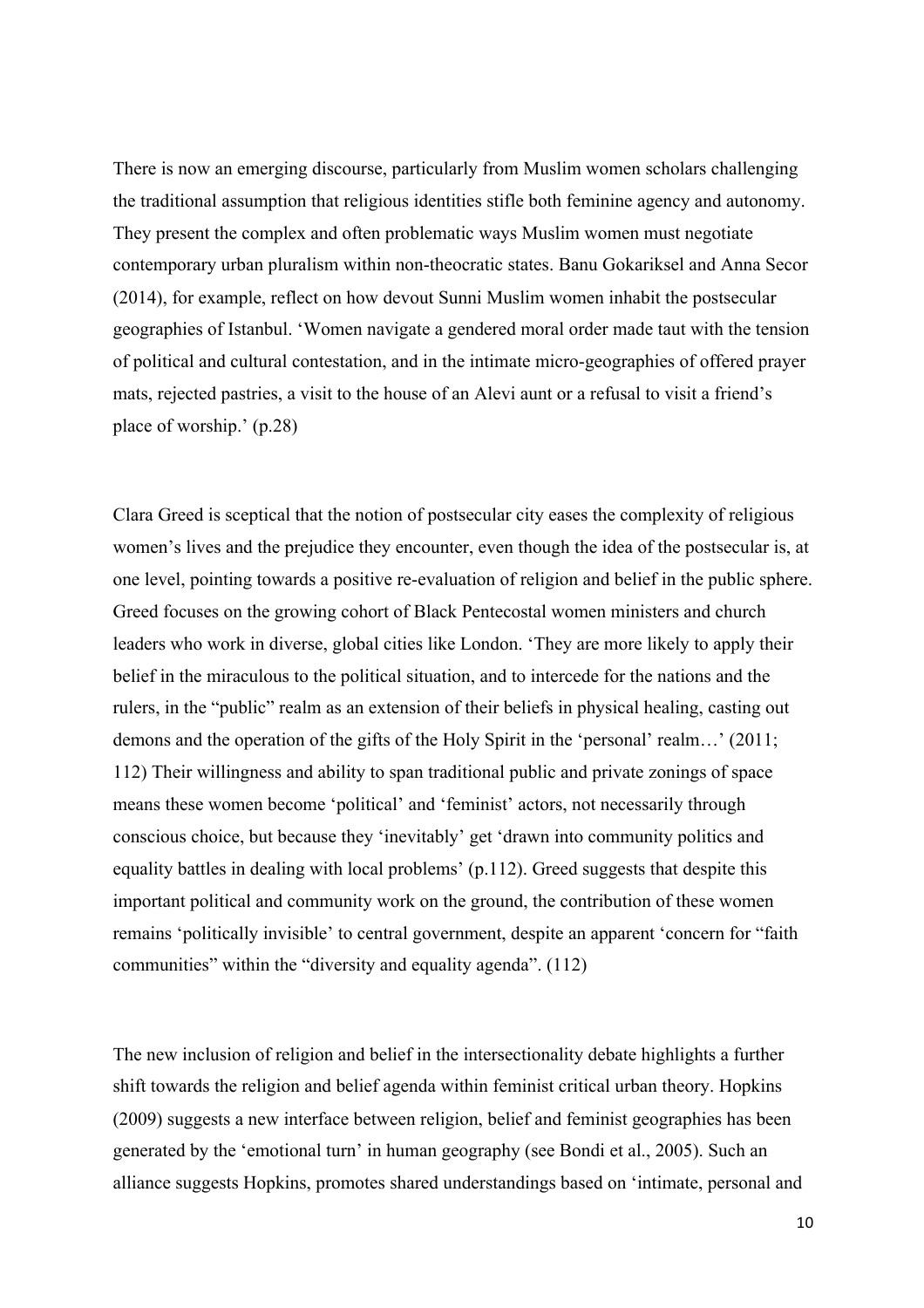embodied accounts of the salience of religion to people's everyday experiences, the emotions and feelings associated with particular religious places, events and times may also be better understood'. (2009; 9)

Meanwhile, a less private and individualised feminist critical geography, is drawing attention to the ways in which particular configurations of physical and human elements combine to create certain religious and spiritual spatial affects, and indeed, effects. Leonie Sandercock proposes a counter-hegemonic practice to the paternalistic and modernist norms to which she was exposed as a trainee planner. These norms were 'designed to triumph over both politics and nature with its rational decision making and problem-solving techniques, grounded in rigorous social analysis…. which would liberate societies form ideologies superstitions, prejudices.' (31). As a reaction against the sterile and unsafe public spaces that this form of planning created (see for example the work of Jane Jacobs), Sandercock suggests that the hitherto marginalised voice of women and particularly minority women, came to the fore in the 80s and 90s, creating a series of alternative imaginations of the city which Sandercock characterises as the city of memory, the city of desire and the city of spirit (33).

The 'city of spirit' category refers to the sense of individual and communal alienation that Sandercock perceives has been produced by the 'dead' landscapes of urban overcrowding, pervasive consumerism and mass industrialisation. As an Australian citizen, living in British Columbia, she observes that several of her compatriots 'now go in search of comfort to aboriginal songlines or Native American sacred places' (225). She is painfully aware of the Orientalist paternalism inherent in such practices (226), but seeks to expand her understanding of 'spirit' in a way that fits a renewed sense of 'western' and immanentist reenchantment. This is her vision of a re-enchanted urban space.

The nourishing of the spirit or soul needs daily space and has everyday expressions: a group of students in a coffee shop discussing plans for a protest; and elderly Chinese man practising his tai-chi on the beach or in a park; amateur musicians performing in front of cafes and museums; an old woman tending her flowers in a community garden; kids skateboarding among the asphalt landscaping of sterile bank plazas; lantern parades through city streets on the winter solstice. (227)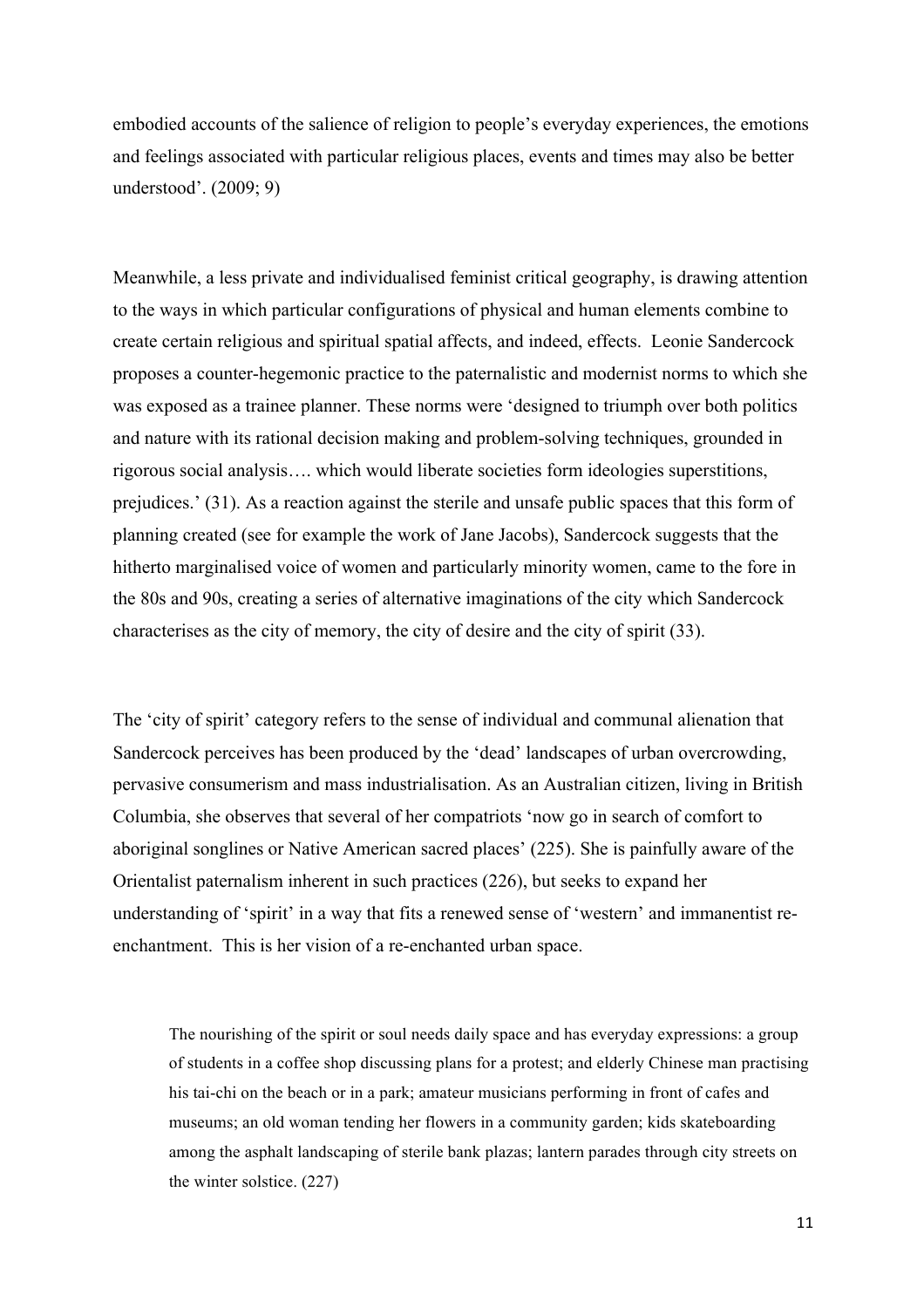This expression of an materially inclusive if somewhat ontologically nebulous urban enchantment contrasts with the more edgy and contested response to overtly religious symbols of dress worn by women of faith (e.g. niqabs, hijabs, crucifixes). But both responses are clear examples of post-secular engagement with notions of religion, belief and spirt from within the tradition of critical feminist thinking.

# **Cosmopolitics – object centred politics and the shift towards full spectrum secular enchantment**

Sandercock's 'spiritual' vision of urban space becomes more fully-blown in the work of what we might call 'second generation' assemblage theorists. In this line of enquiry initiated by Isabelle Stengers and Bruno Latour, every human and non-human element that constitutes the fabric of urban life is a fully-blown 'actant' that possesses an ontologically real energy and personality that profoundly shapes the material structures around us. In a 2011 article for *City*  journal on the theme of 'Assemblage and Critical Urbanism'*,* Colin McFarlane develops Deleuzian assemblage theory as a critical tool for thinking about 'a more just and ecologically sound' theory of urban transformation. The Marxist materialist analysis that simply sees cities as outcomes of excess and unjust capitalist accumulation has occluded the role of many other actors and processes that also shape the urban. Instead, McFarlane sees the city as a decentred object which is 'relentlessly being assembled at concrete sites of urban practice … as a multiplicity of processes of becoming, affixing societal networks, hybrid collectivities and alternative topologies' (2011; 205). He researches into the informal settlements in Mumbai as a case study of this set of intertwined practices. But he is also keen to attach a greater 'potentiality' to this assemblage theory. By potentiality, McFarlane means 'both the intensity and excessiveness of the moment – the capacity of events to disrupt patterns, generate new encounters with people and objects and create new connections in ways of inhabiting everyday urban life'. (2011; 209)

Blok and Farias take McFarlane's assemblage theory further up the ontological dial with reference to what they refer to as an 'object – centred politics' (OCP) which becomes the operating framework for their enhanced model. This OCP, also designated as 'ontological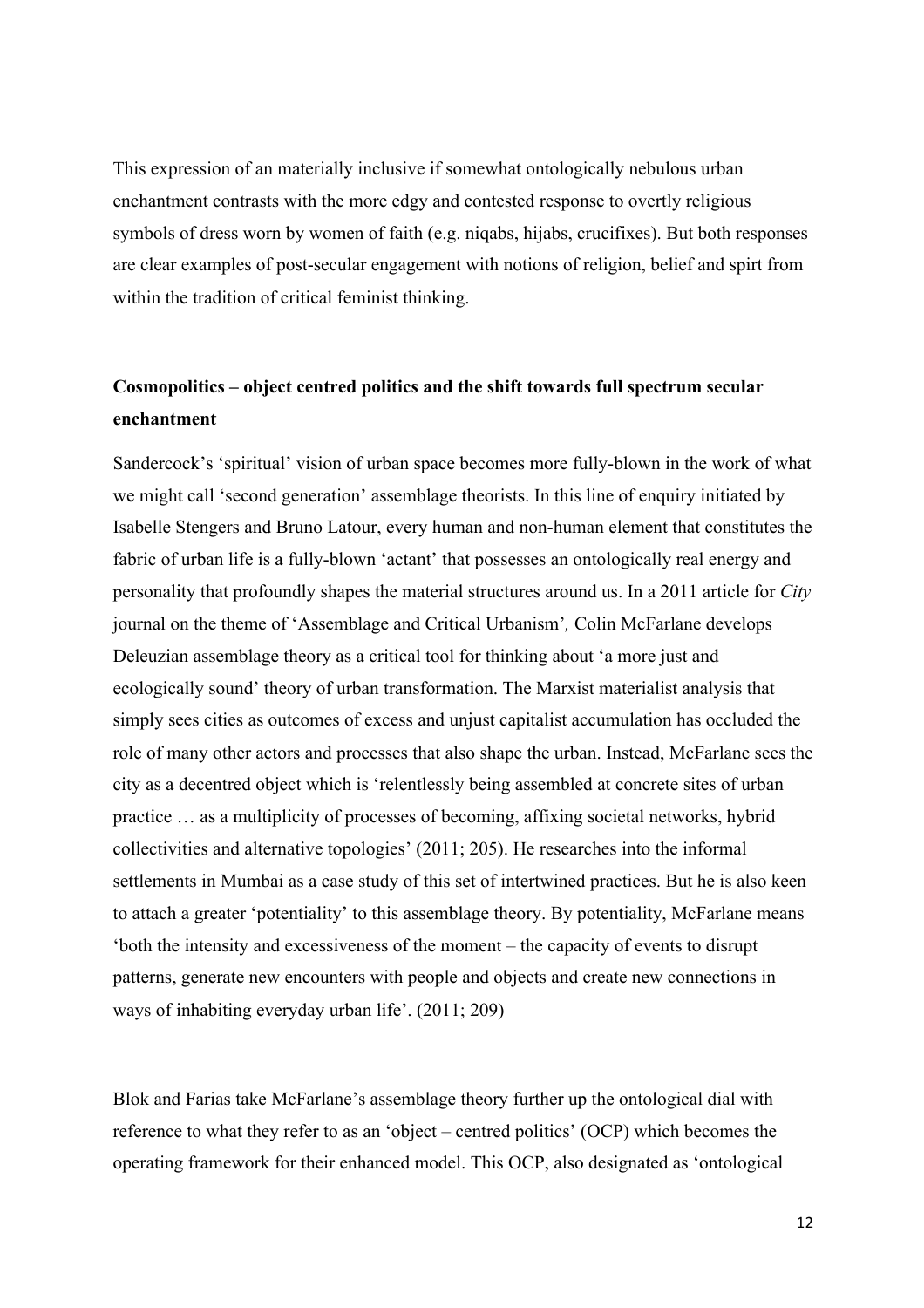politics' (2016:5), has, I detect, four -interrelated dimensions associated with it: the *notion of radical co-presence* that highlights a ontologically significant relationship between all the actants that combine to create new common urban assemblages; the new knowledge and experience of this radical co-presence often generates an *excess or surplus of meaning*; this surplus of meaning in turn generates *new political-ethical subjectivities* based on a common understanding of the singularity of moral intent and ontological depth that lies within the urban; this understanding in turn leads to the creation *of new political imaginations and practices of urban and civic engagement.*

This ontological and radical co-presence of multiple objects highlights the innate (or virtual) set of possibilities that are generated by these new and ever-fluxing assemblages. A surplus of knowledge and affect is generated by these ontological co-presences that impels us to make these potential realities more visible (p.5). Blok and Farias are clear that this is not only a critical research task (p.5), but also a politico-ethical one. The search for an underlying unity (or commons) to the impact created by both human and non-human actants requires a visualisation of hitherto new possibilities for creating the co-existence of these human and non-human actants.

This is the implicit moral task lying at the heart of *Cosmopolitics*. Following Latour's extrapolation of a *Dingpolitics* (or politics of things) (7) Blok and Farias suggest that the objects that co-construct our urban assemblages are not 'objects' in the standard sense of the word; rather they are relationally intended, and in shaping our 'shared, common public matters' they therefore come 'loaded with moral and political capacities' (p7).The key question that emerges from this ontological worldview is, 'not first and foremost for *whom* these [enactments] function, but rather *how* shared urban realities are made and remade' (p.7).

In other words, OCP involves a radical *decentring* of our assumptions about how material reality is produced. It requires the formation of an inductive, but politically astute, sensibility; one might even say, spirituality. An OCP radically decentres the human subject. 'It is important to stress', say Blok and Farias, that 'this ontological multiplicity does not just point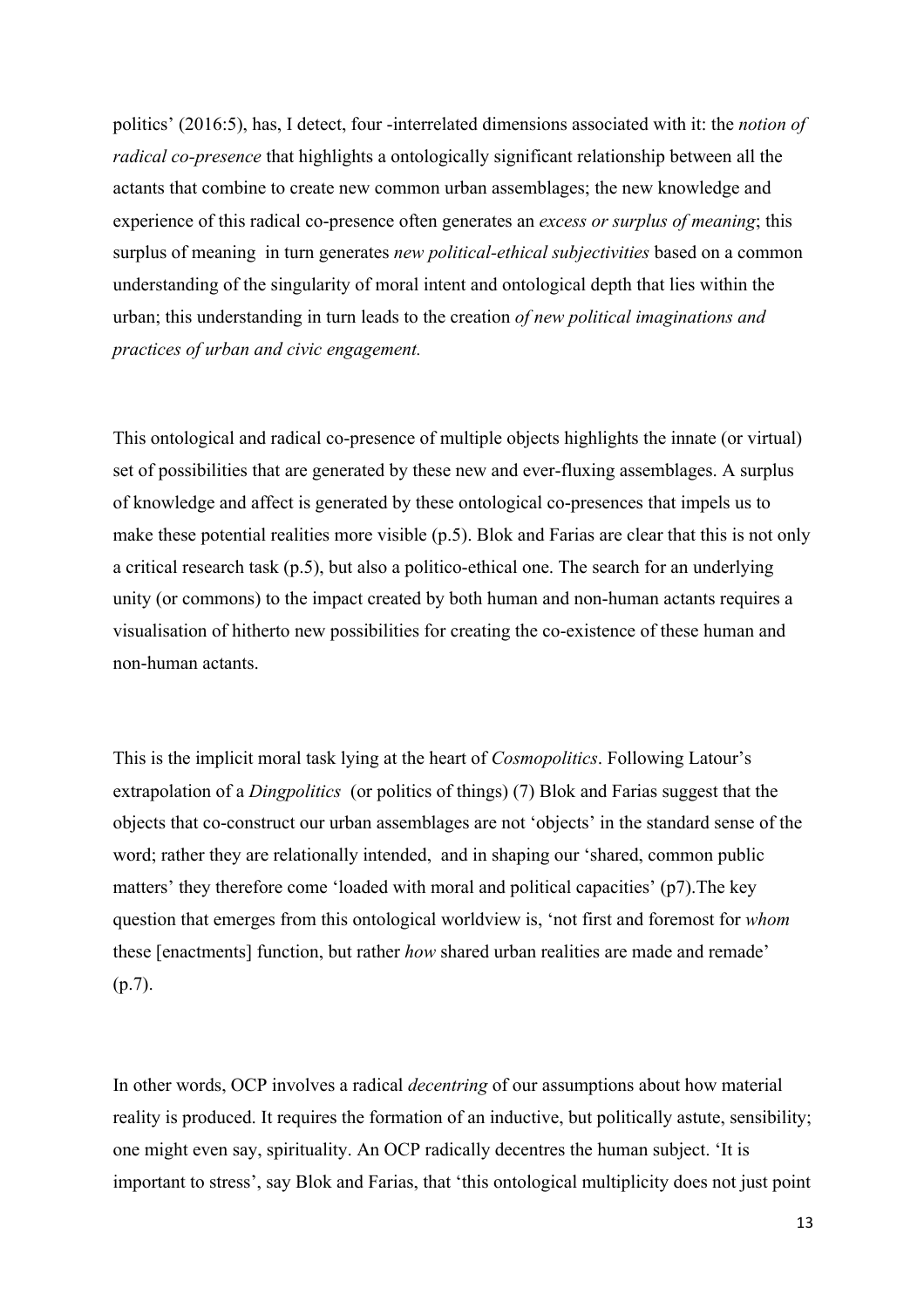to the different furniture of human worlds, but to different ways of "being human", of assembling and enacting humanity.' (p.7) Blok and Farias never directly allude to the spiritual quality of their work, but their call for a new political-ethical subjectivity derived from an ontological politics could potentially 'cross-over' into religious, spiritual and noreligious sites of engagement: 'a politics of exploring and provisionally settling what does and does not belong to our common (urbanised) worlds' (p.7)

Blok and Farias commission multiple case studies to flesh out their idea of OCP, ranging from austerity-economy tactics for sharing train tickets between strangers which are derived from excesses of 'social energy' (2016; 33) and disrupt traditional transactions of neo-liberal economics, through to the truly apocalyptic disruption of urban systems by actants derived from Water and Air in the form of hurricanes and tsunamis. Put succinctly, the common thread linking these examples of OCP lies in the way they all reflect the fundamental politico-ethical question 'of how we can live together in ways that remain sensitive to the active inclusion and the making visible of all the heterogenous constituents of common worlds' (11)

In conclusion, Cosmopolitics and OCP have their roots in Actor Network Theory which begins as a 'techno-scientific' enquiry into objects, before widening the debate to explore the spaces in which these objects circulate. These tactics lead to exploring how these objects exert influence on one another and how they become entangled with one another. Blok and Farias then use the language of 'entanglements' (12) to shift the analysis from one located within techno-scientific frameworks, to one with more obvious moral-ethical and political dimensions. The journey towards secular enchantment, energised by 'cosmopolitics' thus makes the hermeneutical shift from the scientific to the ethical to the political, including the emergence of new politico-ethical subjectivities of what it is to be human and a citizen (Baker 2017)

#### **Conclusion**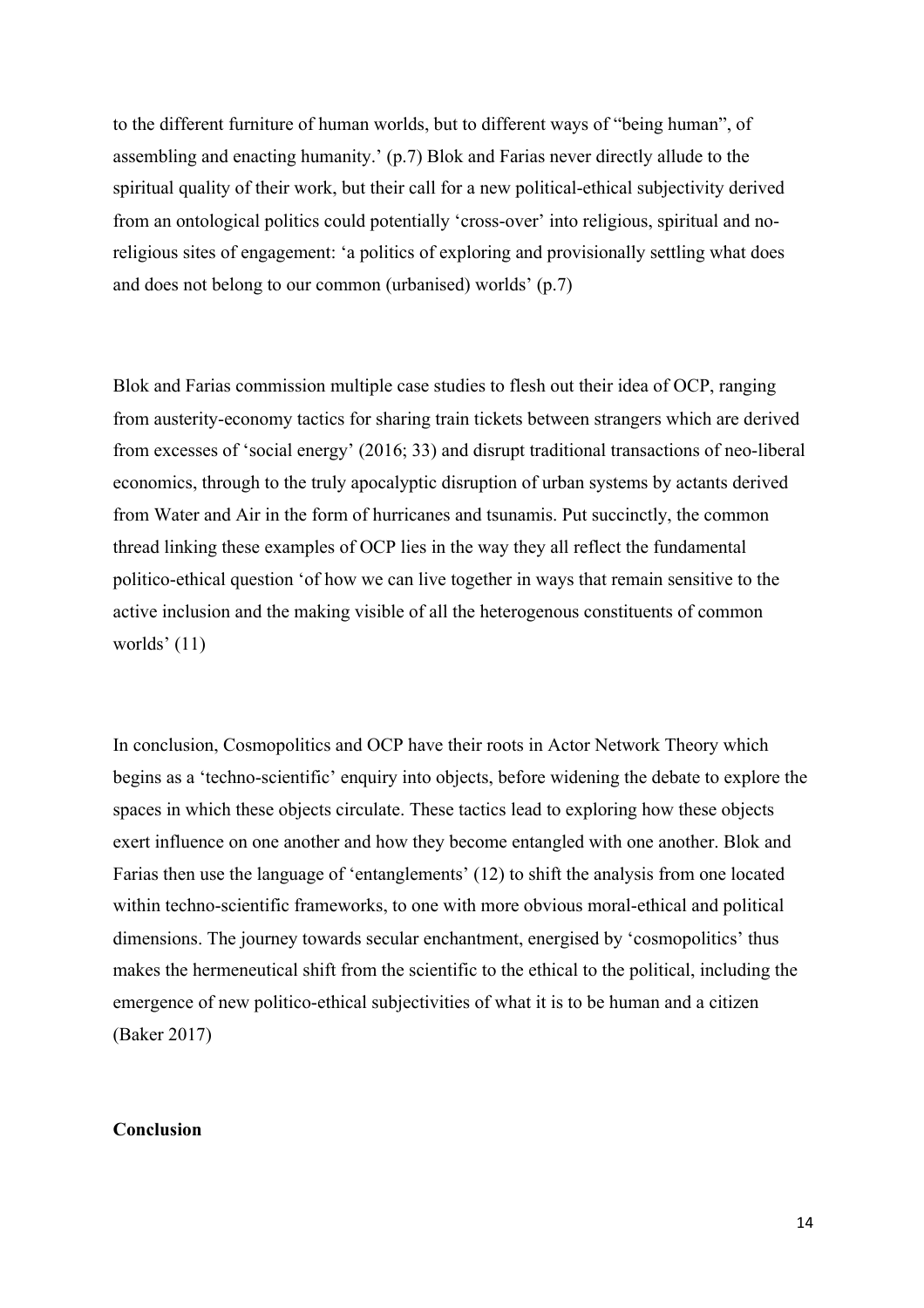In this essay, I have sought to highlight how, as part of the postsecular turn, those disciplines who hitherto had not paid much attention to religion, belief and ontologies of transcendence and the sacred, are now starting to address them. The purpose of constructing this typology has been three-fold. First, I have set out to show that ontologically real readings of the transcendent become more pronounced as we move deeper into this postsecular century. OCP, for example, represents a full-spectrum secular ontology reflecting an externally transcendent reality that actively shapes the material structures that surround us.

Second, the shift within CUT a towards deeper ontological view of reality suggests an unconscious unravelling of Lefebvre's foundational thinking about the significance of 'absolute space'. Although largely ignored by CUT in the 80s and 90s, a more symbiotic, if still edgy, relationship with notions of the transcendent (and by implication, religion and belief) seems to have developed. In other words, the work of Blok and Farias symbolise a return to the lost or sublimated category of the transcendent established by Lefebvre.

Finally, this typology attempts to understand the emerging relationship between CUT and notions of the transcendent, as part of the new space for critical debate and research opened by the 'postsecular turn'. My title for this essay suggests that the relationship has historically been characterised by a resistance on the part of a normative intellectual secularism to acknowledging the full impact and complexity of religion and belief on the spatial, and vice versa. However, my use of a question mark in my title is deliberate. In deploying Cameron's theory of knowledge development, I have suggested that the category of the transcendent has consistently emerged as an operant category, alongside and within the normative sanctions self-imposed by CUT on referring to it.

But perhaps active resistance or avoidance within CUT is giving way to a recognition of the validity of religion and belief as a shaper of modernity. This recognition is still grudging and sceptical in some quarters, but increasingly intrigued and enchanted in others. Either way, a new relationship between the religious and the secular is being forged at both an empirical and theoretical level that requires us to rise to the challenge of new thinking and praxis if the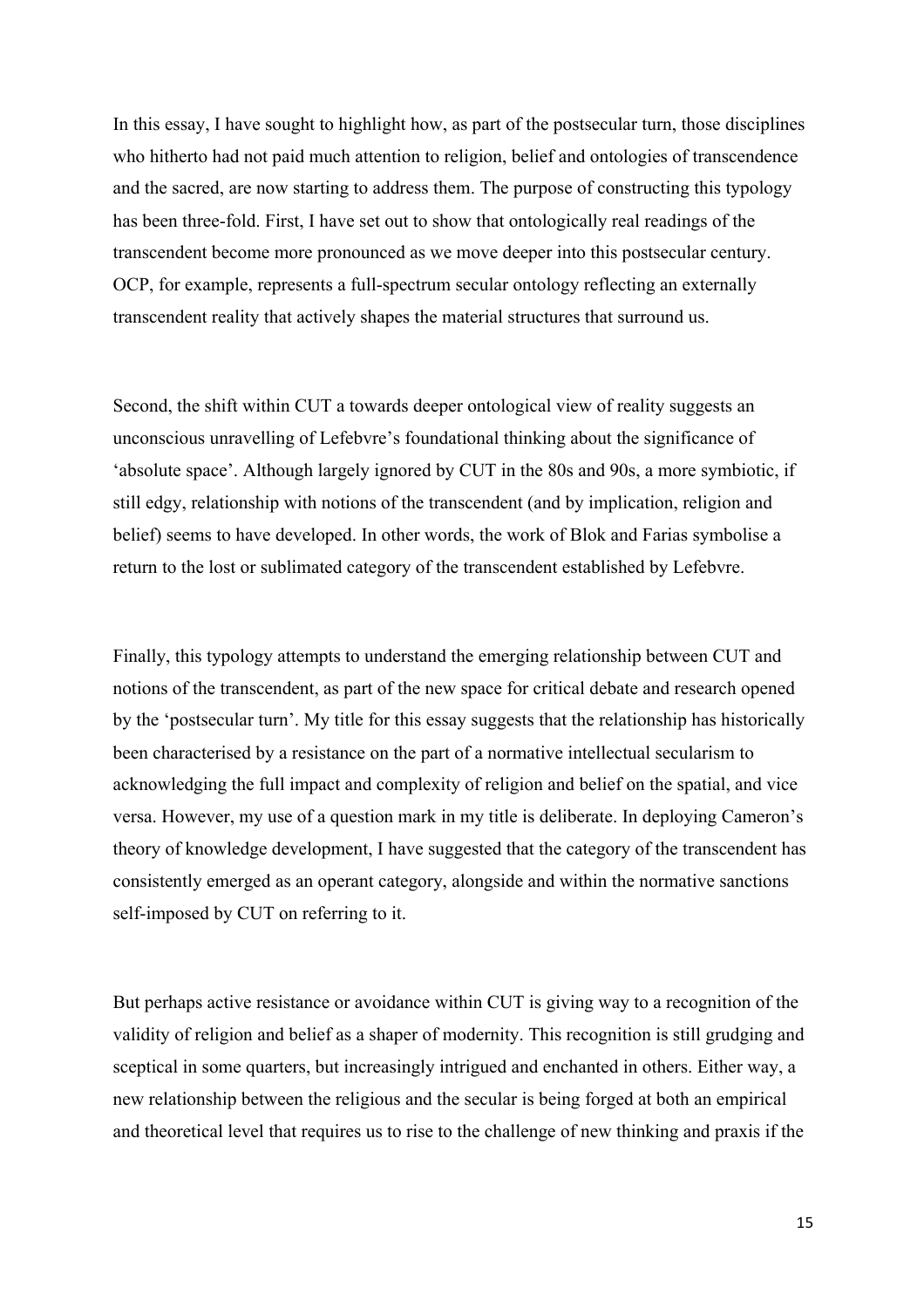multiple challenges facing our modern, urban world are to be progressively overcome for the benefit and flourishing of all.

#### **Notes**

1. I use the term Critical Urban Theory as a shorthand concept for both critical theory that looks at the urban, as well as the tradition of critical human geography. In this sense I am deploying the term as argued by Neil Brenner in an influential *City* article where he defines CUT as 'involving the critique of ideology (including social–scientific ideologies) and the critique of power, inequality, injustice and exploitation, at once within and among cities.' (2009:198)

2. This phrase come from the title of a volume of the poetry of the 20th century Welsh poet R.S.Thomas (1988) *The Echoes Return Slow.* MacMillan, London.

### **Further reading**

Becker J, Klingan K, Lanz S and Wildner K (eds) (2013) *Global Prayers: Contemporary Manifestations of the Religious in the City,* Lars Muller Publishers, Zurich.

A fantastically visceral and materialistic reading how embodied religion shapes the smallest to the largest of urban spaces, and across multiple cities not usually theorised upon. Interdisciplinary and full of visual resources.

Berking H, Steets S, and Schwenk J (eds) (2018) *Religious Pluralism and the City: Inquiries into Postsecular urbanism.* Bloomsbury Press, London

The latest critical enquiry into the nature of the postsecular from a predominantly secular/urban sociology perspective. Whilst critically regarding postsecular labelling, this volume does equally challenge the discipline of urban sociology to engage far more openly than it has done to date with the lived and complex realities of urban religion and belief.

Cloke P and Williams A (2018) Geographical Landscapes of Religion. In Baker C, Crisp B and Dinham A (eds) *Re-imagining Religion and Belief for 21st Century Policy and Practice*. Policy Press, Bristol.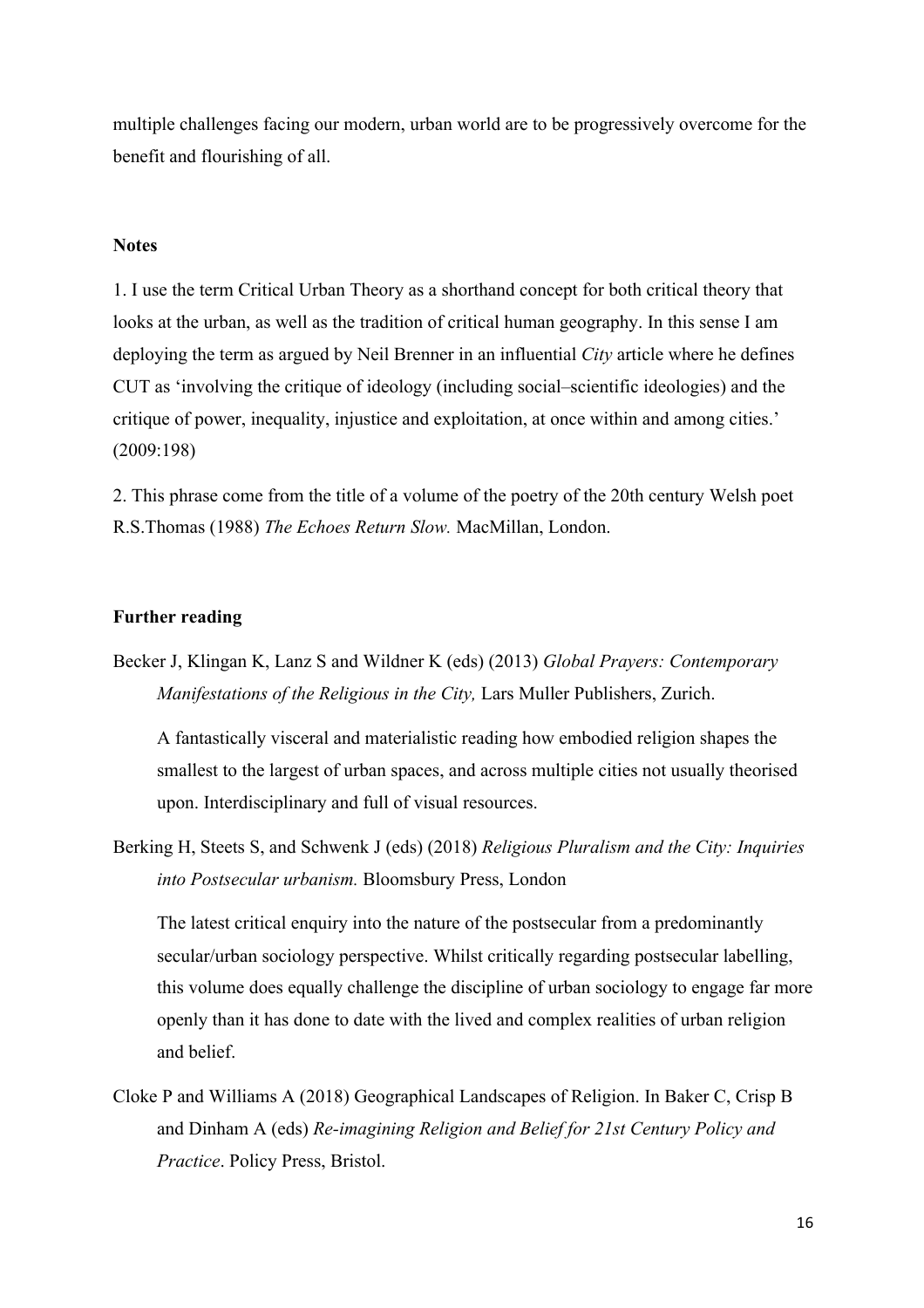A critical and comprehensive up-to-date literature review of the multiple and innovative ways religion and belief are being theorised and researched in human geography.

#### **References**

- Badiou A (2003) *St Paul: The Foundation of Universalism* Stanford University Press, **Stanford**
- Baker C (2017) Aiming for re-connection: responsible citizenship. In Cohen S, Fuhr C and Bock J (eds) *Austerity, Community Action and the Future of Citizenship in Europe,*  Policy Press, Bristol
- Baker C and Dinham (2017) New Interdisciplinary Spaces of Religions and Beliefs in Contemporary Thought and Practice: An Analysis. *Religions,* 8 (2) <http://www.mdpi.com/2077-1444/8/2/16/html> (accessed 18.4.18)
- Beckford J (2012) SSSR Presidential Address Public Religions and the Postsecular: Critical Reflections. *Journal for the Scientific Study of Religion,* 51 (1), 1-19

Blok A and Farias I (2016) *Urban Cosmopolitics,* Routledge, London and New York

- Bondi E (2005) Making connections and thinking through emotions: between geography and psychotherapy [https://onlinelibrary.wiley.com/doi/pdf/10.1111/j.1475](https://onlinelibrary.wiley.com/doi/pdf/10.1111/j.1475-5661.2005.00183.x)- [5661.2005.00183.x](https://onlinelibrary.wiley.com/doi/pdf/10.1111/j.1475-5661.2005.00183.x) (Accessed 184.18)
- Brenner N (2009) What is Critical Urban Theory? *City,* 13, 198-207
- Bruce S (2011) *Secularisation: In Defence of an Unfashionable Theory*. Oxford University Press, Oxford
- Caldwell L (2009) Schizophrenizing Lacan: Deleuze, [Guattari], and Anti-Oedipus. *Intersections* 10, 19-27
- Cameron H, Bhatti D, Duce C, Sweeney J, and Watkins C (2010) *Talking about God in Practice.* SCM Press, London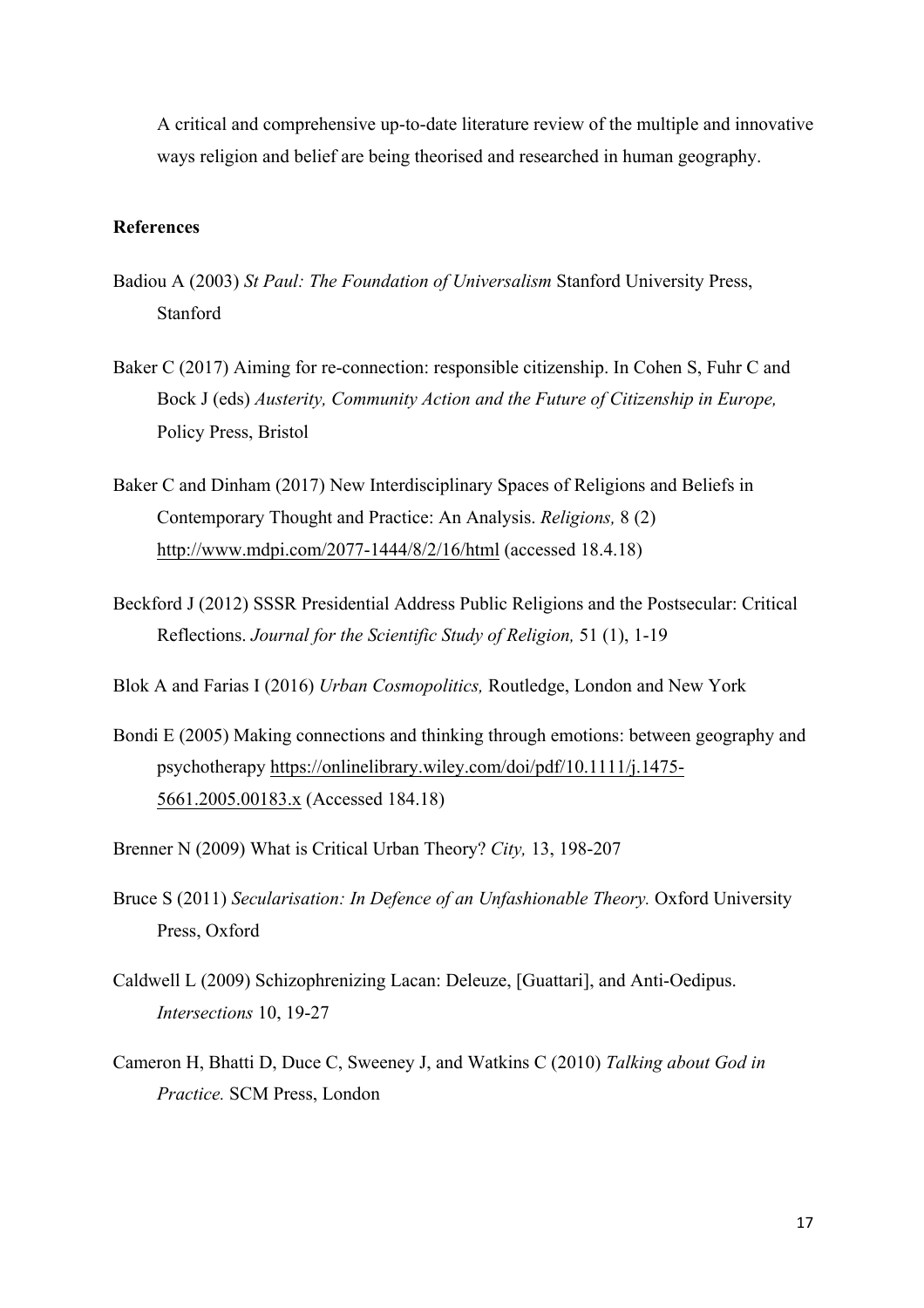- Crenshaw K (1989) Demarginalizing the Intersection of Race and Sex: A Black Feminist Critique of Antidiscrimination Doctrine, Feminist Theory and Antiracist Politics. University of Chicago Legal Forum, 139–67
- Dinham A and Francis M (2015) (eds) *Religious Literacy in Policy and Practice.* Policy Press, Bristol
- Fincher R and Jacobs J (eds) (1998) *Cities of Difference.* Guilford Press, London and New York
- Gokariksel B and Secor A (2014) The Veil, Desire, and the Gaze: Turning the Inside Out. *Journal Of Women in Culture and Society,* 40, 177-200
- Greed C (2011) 'A Feminist Critique of the Postsecular City: God and Gender'. In Beaumont J and Baker C (eds) *Postecular Cities: Space, Theory and Practice.* Continuum, London

Hardt M and Negri A (2000) *Empire.* Harvard University Press, Cambridge MA

Harvey D (2000) *Spaces of Hope* Edinburgh University Press, Edinburgh

- Hjelm T (2015) (ed) *Is God Back? Reconsidering the New Visibility of Religion.* Bloomsbury, London
- Hopkins P (2009) Women, Men, Positionalities and Emotion: Doing Feminist Geographies of Religion, *ACME,* 8, 1-17
- Lancione M (2014) Entanglements of Faith: Discourses, Practices of Care and Homeless People in an Italian City of Saints. University of Cambridge Repository [https://www.repository.cam.ac.uk/bitstream/handle/1810/253370/Lancione%202014%](https://www.repository.cam.ac.uk/bitstream/handle/1810/253370/Lancione 2014 Urban Studies.pdf?sequence=1)2 [0Urban%20Studies.pdf?sequence=1](https://www.repository.cam.ac.uk/bitstream/handle/1810/253370/Lancione 2014 Urban Studies.pdf?sequence=1) (accessed 18.4.18)

McFarlane C (2011) Assemblage and Critical Urbanism. *City,* 15, 204-224

McLennan G (2011) 'Postsecular Cities and Radical Critique: A Philosophical Sea-change?' In Beaumont J and Baker C (eds) *Postecular Cities: Space, Theory and Practice.*  Continuum, London